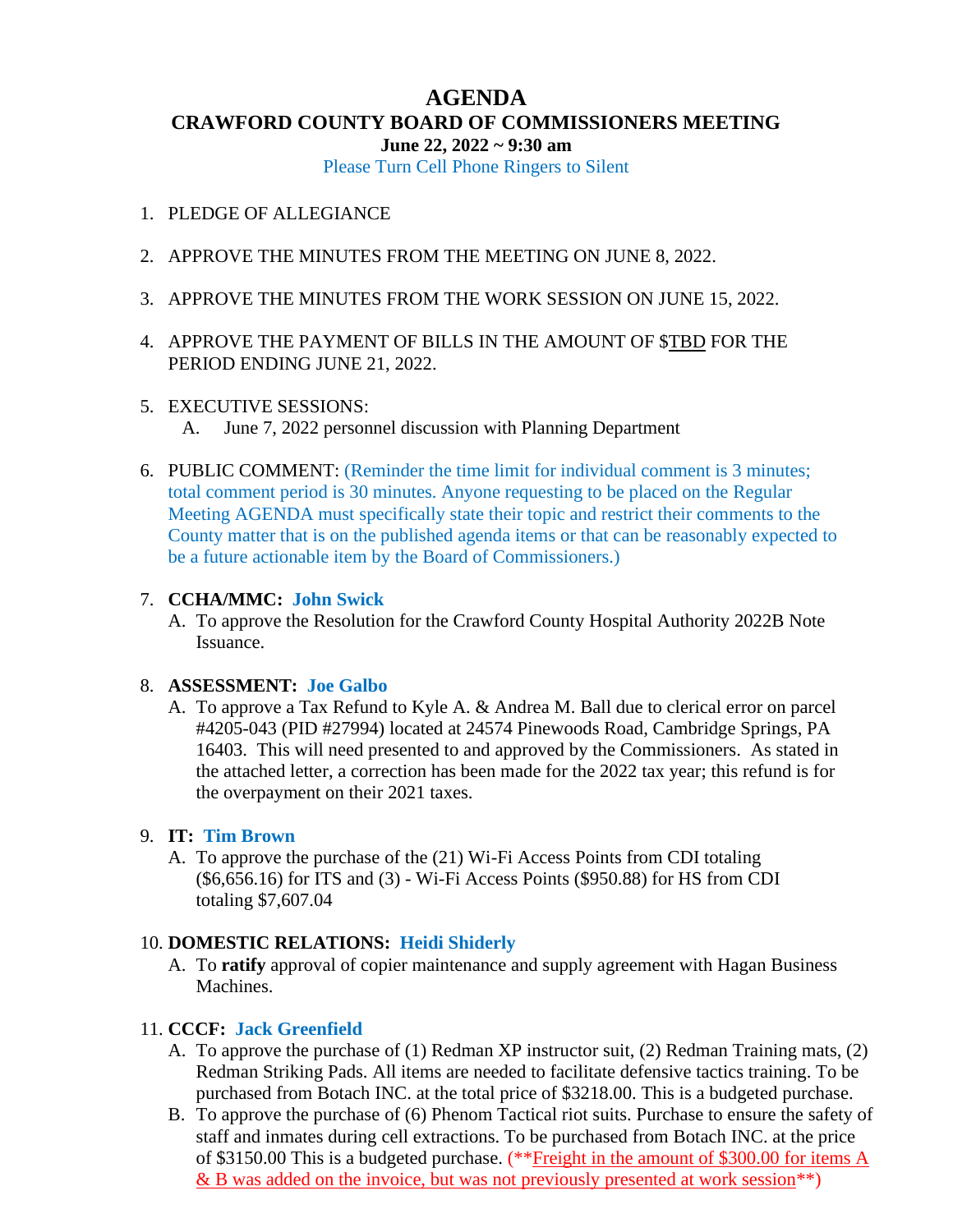C. To approve the purchase of (1) 22" Metal incased monitor for replacement of a broken one. To be purchased from Global Correctional System at the cost of \$768.00. This is a budgeted purchase.

## 12. **SHERIFF: Dave Powers**

- A. To approve to Purchase 4 new vests and 2 Carriers in the amount of \$3,631.74. (Budgeted 3 vests, purchasing 4th one for new hire.)
- B. To approve the Rapiscan Maintenance Agreement for X-Ray machines at Judicial Center in the amount of \$9,240.00.
- C. To approve the Rapiscan Maintenance Agreement for X-Ray machine in Courthouse in the amount of \$5,060.00.

## 13. **CARE CENTER: Tonya Moyer**

- A. To **ratify** the contract with Vantage LTC for the Consultant Pharmacist Retainer.
- B. To approve the Billing Amendment with Affinity Health Services.
- C. To approve the Amendment with Vantage LTC for the Pharmaceutical Services Agreement.
- D. To approve the contract with Diagnostic X-Ray Services for Mobile Imaging Services.
- E. To approve the quote from Absolute Fire Protection to correct deficiencies in the sprinkler system in the amount of \$13,520.00 to be paid from Maintenance Outside Services.
- F. To approve the quote from Ross Plumbing and Heating to replace a 7.5-ton Carrier RTU and compressor in the amount of \$10,562.91 to be paid from ARPA Funds.

## 14. **PLANNING: Zach Norwood**

- A. To **ratify** execution of a nondisclosure agreement (NDA) between Windstream Services and Crawford County.
- B. To **ratify** execution of a nondisclosure agreement (NDA) between Crown Castle and Crawford County.
- C. To **ratify** execution of a nondisclosure agreement (NDA) between Armstrong Cable and Crawford County.
- D. To **ratify** approval to execute an engineering and construction services contract with Herbert, Rowland & Grubic, Inc. for the East Branch Trail and Knox & Kane Trail project. The \$315,960.00 contract is paid for by Crawford County's Appalachian Regional Commission (ARC) grant.
- E. To approve to pay invoice #26 from Stiffler McGraw in the amount of \$725.09 for their April 2022 Beaver Township's Community Development Block Grant (CDBG) project engineering services. This is paid for by Crawford County's CDBG program.
- F. To approve to pay invoice #27 from Stiffler McGraw in the amount of \$381.00 for their April 2022 Steuben Township's Community Development Block Grant (CDBG) project engineering services. This is paid for by Crawford County's CDBG program.
- G. To approve to pay invoice # 77256 from the Meadville Tribune in the amount of \$428.25 for the public notice of the City of Meadville's Huidekoper Park ERR. This is paid for by the City of Meadville's CDBG program.
- H. To approve to pay invoice #2 from Dynasty Construction Unlimited Inc. in the amount of \$35,283.60 for work complete on Vernon Township's municipal building improvements project. This is paid for by Vernon Township's FY 2018 and 2019 CDBG program.
- I. To approve to pay invoice # 4974 from Crawford Area Transportation Authority (CATA) in the amount of \$97.05 for their May 2022 Rural Family + Workforce Transit Program expenses. This is paid for by Crawford County's FY 2019 CDBG program.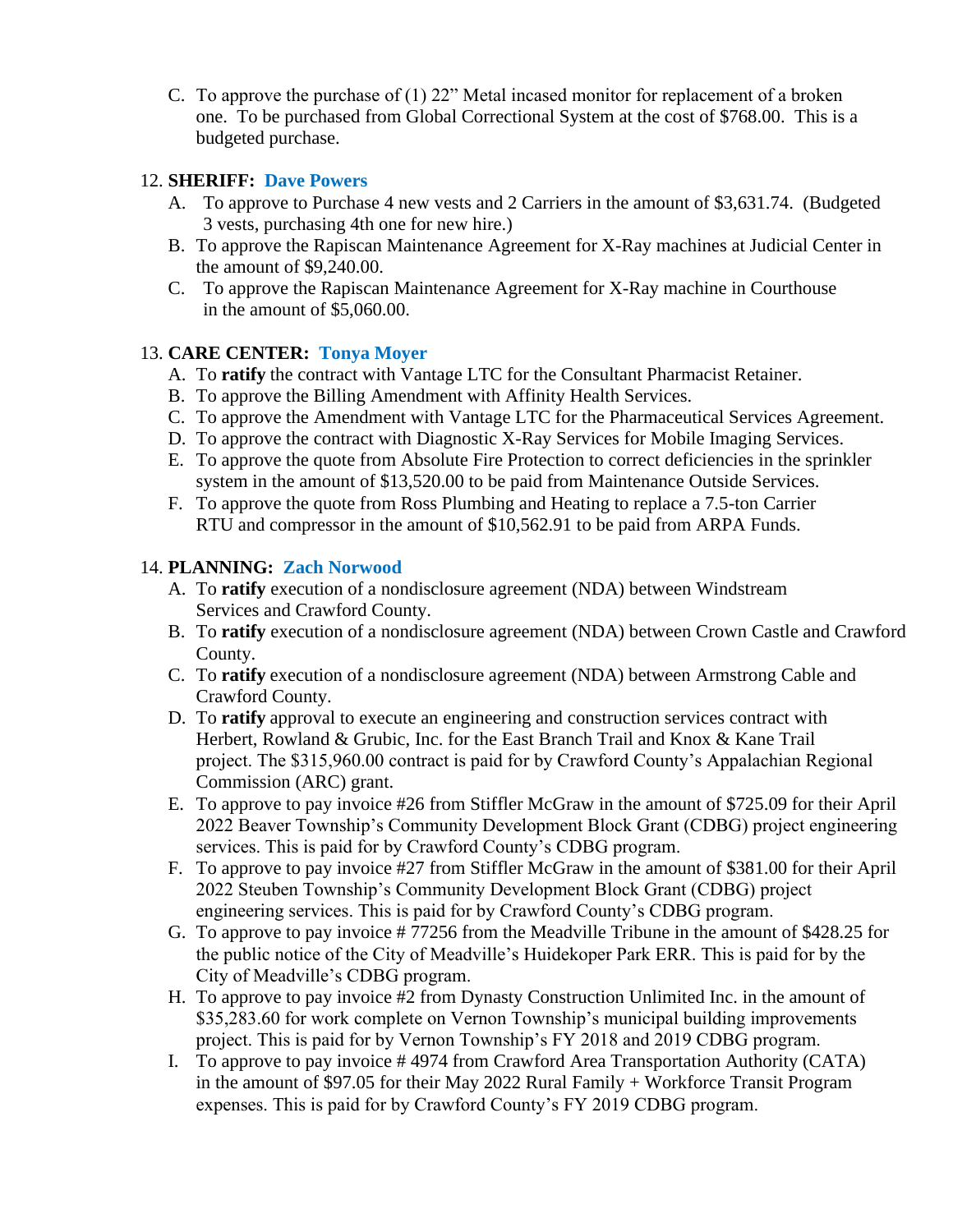# 15. **MAINTENANCE: Mark Phelan**

- A. To **ratify** approval to pay Mark A. Johnson, Electrical Contracting 1st billing of the Exhibit # 1 exhaust fan - \$ 6,700.00 – paid by ARP monies in Buildings & Grounds.
- B. To **ratify** approval to pay invoice from Courthouse Remodeling Project HVAC Project in the amount of \$ 88,971.00
	- Meadville Redi-Mix Concrete, Inc. \$ 880.00
	- Perry Construction Group, Inc. \$ 85,465.00
	- Tower Engineering, Inc. \$ 2,626.00
- C. To approve to pay Brian J Noah, Project Manager Professional Services for May 2022  $-$  \$ 810.00
- D. To **ratify** approval of invoices from Courthouse Remodeling Project-New Assessment Office - in the amount of \$ 9,150.00 from Foulk's Flooring America
- E. To **ratify** approval of invoices from Courthouse Remodeling Project Register & Recorder Office Remodel – in the amount of  $$10,150.00$  from Foulk's Flooring America
- F. To **ratify** approval of invoice from Stiffler McGraw & Associates, Inc. Professional Services for ADA Ramp at Courthouse– Invoice # 7 - \$ 831.72
- G. To approve to pay invoice from Stiffler McGraw & Associates, Inc. Professional Services for ADA Ramp at Courthouse – Invoice # 8 - \$ 343.25
- H. To **ratify** approval to pay Powell Sanitation and Construction clean out sewer lines at Fairgrounds - \$ 675.00
- I. To **ratify** approval of invoice from Courthouse Remodeling Project New Treasurer's Office - \$ 345.00 from The Hite Company

# 16. **HUMAN SERVICES: Sue Watkins**

- A. To approve MATP Assurance of Compliance for FY 22/23
- B. To **ratify** Payment to Center for Family Services for ERAP53122, ERAP53122-2, ERAP53122-HN, ERAP60322-2, ERAP6322-HN
- C. To approve PCYA's Memorandum of Understanding for CAPS Technical Support for  $5/16/22 - 6/30/23$
- D. To approve Purchase Requisition Traveler's Café (Annual ISP Rollover Lunch for ID SC's)
- E. To approve Purchase Requisition Western Psychological Services (ABAS-3 Assessments)
- F. To approve Purchase Requisition Word Systems, LLC  $(5/1/22 4/30/23)$  Maintenance Renewal for Children's Interview Center's iRecord-Universe Equipment)
- G. To approve CYS/JP Contracts FY 21/22 from Bethesda Lutheran Services Amendment F-1
- H. To approve Professional Contracts FY 22/23 from Sign Language Interpreting Professionals, LLC

# 17. **FINANCE: Stephanie Franz**

A. Invoices/Purchase Requisitions to approve:

| • MaherDuessel                   | 25,000.00   |
|----------------------------------|-------------|
| • Crawford County Human Services | 14,919.87   |
| • Svetz Energy Services          | 1,714.00    |
| • Starn Marketing                | 3,786.78    |
| • Dell Marketing LP              | 1,973.03    |
|                                  | \$47,393.68 |

B. Notice of the increase of Mileage to IRS rate of \$.625 per mile effective 7/1/2022